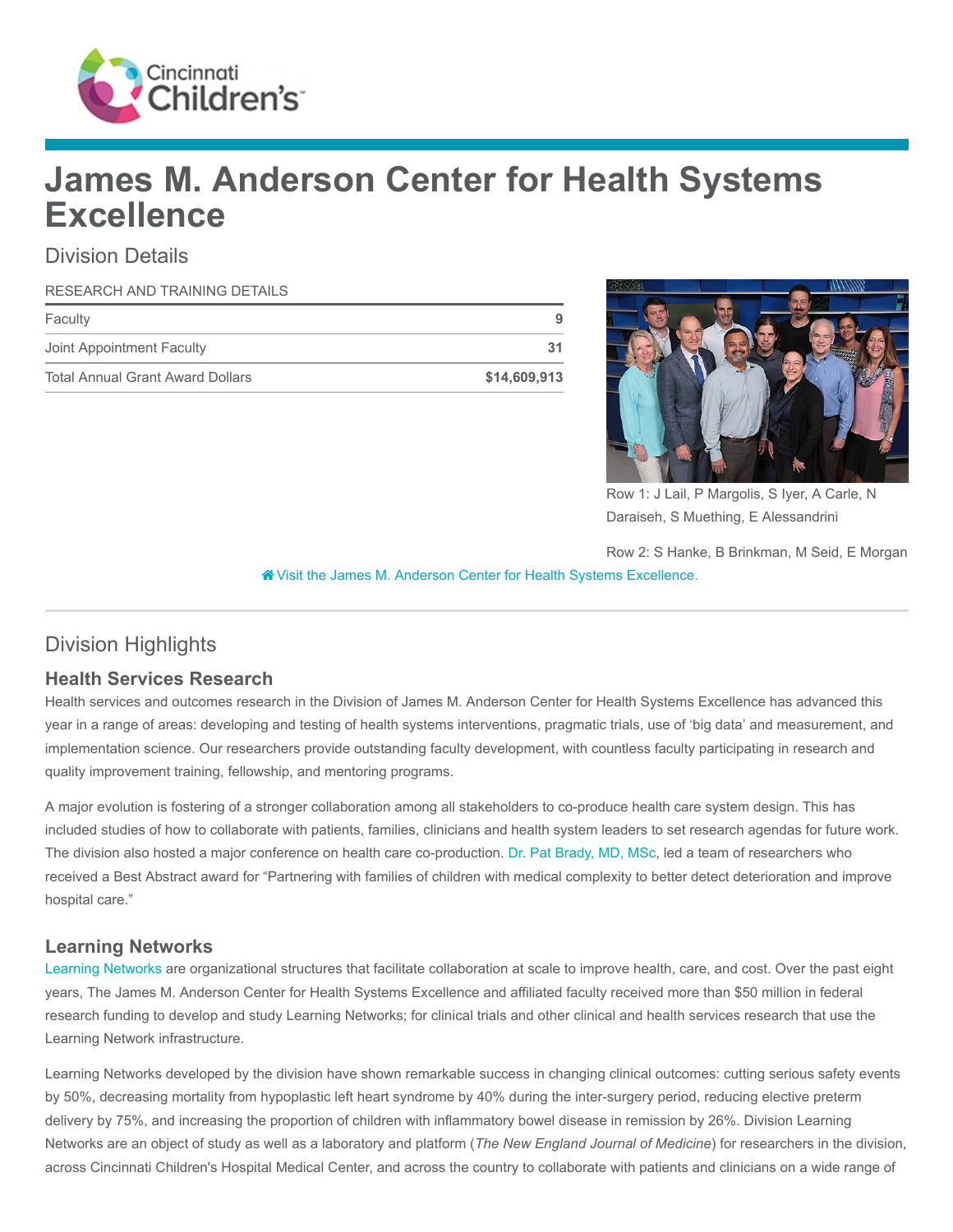clinical issues that matter most to patients and clinicians. During this same time-period, researchers published over 80 scientific journal articles .

Our greatest accomplishment over the last eight years has been to develop the infrastructure for the science and practice of Learning Networks. We are now poised to scale these, further transforming pediatric outcomes and guaranteeing data and laboratory infrastructure that will be highly competitive for research funding streams from National Institutes of Health ([NIH\)](https://www.nih.gov/) and other federal health research funders; from the National Science Foundation ([NSF](https://www.nsf.gov/)) and other federal science funders; and from foundations and industry.

This year we have realized a long-standing goal. All division faculty have been able to work together as a team using the network data and laboratory to demonstrate the utility of Learning Networks for science. Faculty are using networks as a platform for randomized trials (e.g. [PCORI](https://www.pcori.org/) COMBINE and PRODUCE trials) and network 'big data' for large-scale health services research (e.g. PCORI PEDSnet Benchmarking in quality and safety). They are using the network data for advanced methods in complexity science. The network model has become an acknowledged standard across the country for transforming healthcare research and practice, as evidenced by our \$9.3M award from PCORI to test how to scale up this model across disease networks within the PCORnet research transformation network.

#### Safety Research

Research on patient and staff safety continues to thrive at Cincinnati Children's, through cross-divisional and interdisciplinary collaborations in many areas-patient engagement in safety, neonatal safety, and medication safety. Research in the outpatient safety includes visits to the homes of patients with chronic conditions to understand risk factors for errors in self-management, funded by [AHRQ](https://www.ahrq.gov/). In research funded by [AHRQ, neonatal patient safety research includes the use of health IT to prevent administration errors, funded by the National Library of](https://www.nlm.nih.gov/) Medicine, and a study of clinician adherence to standardized care bundles, funded by [NIH.](https://www.nih.gov/) Innovative research published by a team led by [Dr. Nancy Daraiseh, PhD,](https://www.cincinnatichildrens.org/bio/d/nancy-daraiseh) explores types of injuries to hospital staff. Staff safety research also investigates the use of equipment to prevent injuries.

Research in medication safety is studying how to spread a novel intervention NINJA (Nephrotoxic Injury Negated with Just-In-Time Action) as part of the Solutions for Patient Safety ([SPS](http://www.solutionsforpatientsafety.org/)) network. Observational studies are investigating the impact of antibiotics on hearing loss among children with cystic fibrosis and exploring types of injuries that occur among hospital staff.

#### Division Publications

- 1. [Goldstein SL; Mottes T; Simpson K; Barclay C; Muething S; Haslam DB; Kirkendall ES.](https://www.ncbi.nlm.nih.gov/pubmed/27217196) A sustained quality improvement program reduces nephrotoxic medication-associated acute kidney injury. Kidney international. 2016; 90:212-221.
- 2. Ramsey LB; Mizuno T; Vinks AA; Margolis PA. [Learning Health Systems as Facilitators of Precision Medicine.](https://www.ncbi.nlm.nih.gov/pubmed/27984650) Clinical Pharmacology and Therapeutics. 2017; 101:359-367.
- 3. [Iams JD; Applegate MS; Marcotte MP; Rome M; Krew MA; Bailit JL; Kaplan HC; Poteet J; Nance M; McKenna DS.](https://www.ncbi.nlm.nih.gov/pubmed/28079774) A Statewide Progestogen Promotion Program in Ohio. Obstetrics and Gynecology. 2017; 129:337-346.
- 4. [Parast L; Burkhart Q; Desai AD; Simon TD; Allshouse C; Britto MT; Leyenaar JK; Gidengil CA; Toomey SL; Elliott MN.](https://www.ncbi.nlm.nih.gov/pubmed/28557755) Validation of New Quality Measures for Transitions Between Sites of Care. Pediatrics. 2017; 139:e20164178.
- 5. [Dayan PS; Ballard DW; Tham E; Hoffman JM; Swietlik M; Deakyne SJ; Alessandrini EA; Tzimenatos L; Bajaj L; Vinson DR.](https://www.ncbi.nlm.nih.gov/pubmed/28341799) Use of Traumatic Brain Injury Prediction Rules With Clinical Decision Support\. Pediatrics. 2017; 139:e20162709.
- 6. [Depinet H; von Allmen D; Towbin A; Hornung R; Ho M; Alessandrini E.](https://www.ncbi.nlm.nih.gov/pubmed/27553220) Risk Stratification to Decrease Unnecessary Diagnostic Imaging for Acute Appendicitis. Pediatrics. 2016; 138:e20154031.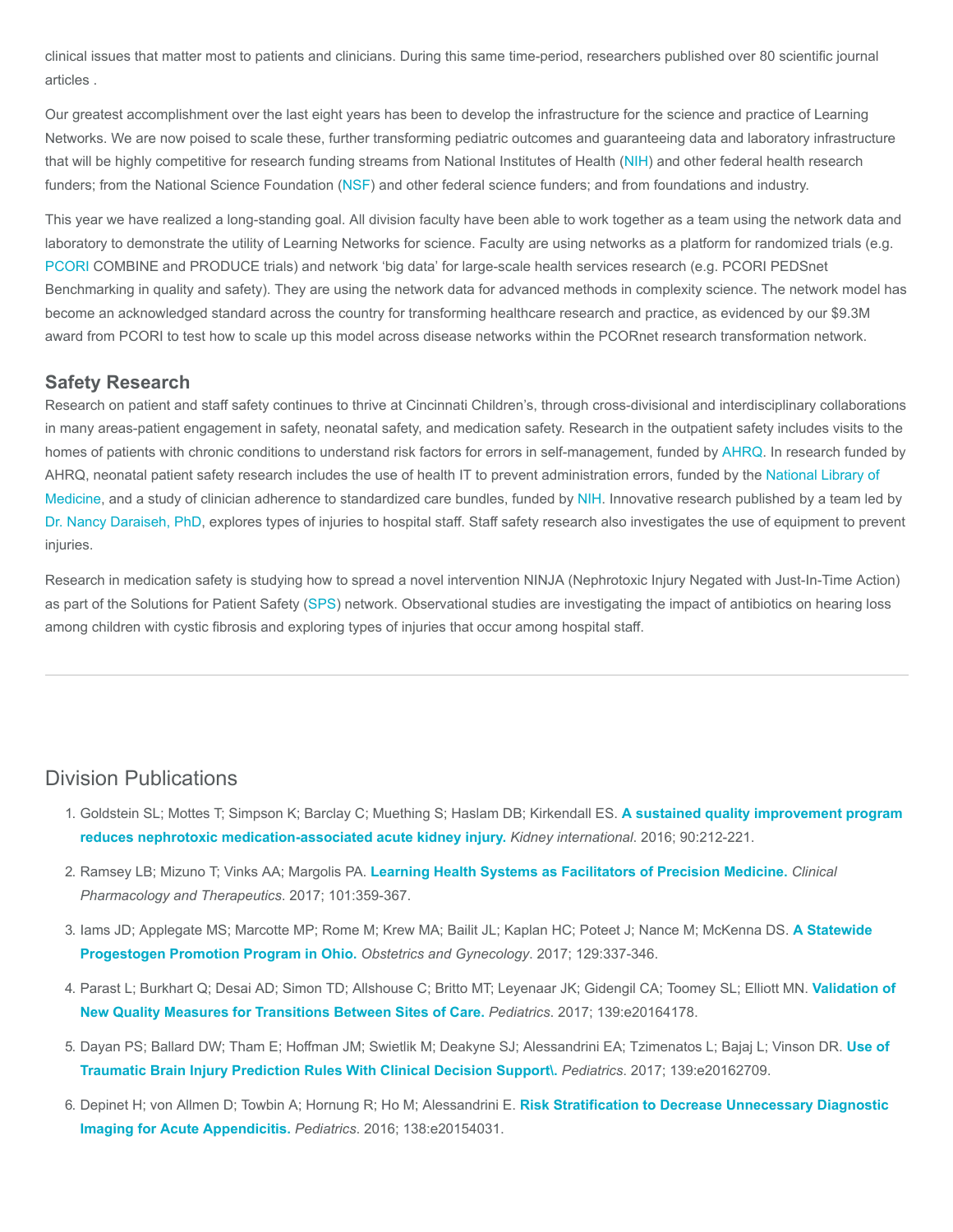- 7. [Statile AM; Schondelmeyer AC; Thomson JE; Brower LH; Davis B; Redel J; Hausfeld J; Tucker K; White DL; White CM.](https://www.ncbi.nlm.nih.gov/pubmed/27412640) Improving Discharge Efficiency in Medically Complex Pediatric Patients. Pediatrics. 2016; 138:e20153832.
- 8. [Leyenaar JK; Desai AD; Burkhart Q; Parast L; Roth CP; McGalliard J; Marmet J; Simon TD; Allshouse C; Britto MT.](https://www.ncbi.nlm.nih.gov/pubmed/27471218) Quality Measures to Assess Care Transitions for Hospitalized Children. Pediatrics. 2016; 138:e20160906.
- 9. [Dandoy CE; Hausfeld J; Flesch L; Hawkins D; Demmel K; Best D; Osterkamp E; Bracke T; Nagarajan R; Jodele S.](https://www.ncbi.nlm.nih.gov/pubmed/26608456) Rapid cycle development of a multifactorial intervention achieved sustained reductions in central line-associated bloodstream infections in haematology oncology units at a children's hospital: a time series analysis. BMJ Quality and Safety. 2016; 25:633-643.
- 10. Batalden M; Batalden P; Margolis P; Seid M; Armstrong G; Opipari-Arrigan L; Hartung H. [Coproduction of healthcare service.](https://www.ncbi.nlm.nih.gov/pubmed/26376674) BMJ Quality and Safety. 2016; 25:509-517.
- 11. [Frost JR; Cherry RK; Oyeku SO; Faro EZ; Crosby LE; Britto M; Tuchman LK; Horn IB; Homer CJ; Jain A.](https://www.ncbi.nlm.nih.gov/pubmed/27320460) Improving Sickle Cell Transitions of Care Through Health Information Technology. American Journal of Preventive Medicine. 2016; 51:S17-S23.
- 12. [Bornstein K; Hungerford L; Hartley D; Sorkin JD; Tapia MD; Sow SO; Onwuchekwa U; Simon R; Tennant SM; Levine MM.](https://www.ncbi.nlm.nih.gov/pubmed/28182657) Modeling the Potential for Vaccination to Diminish the Burden of Invasive Non-typhoidal Salmonella Disease in Young Children in Mali, West Africa. PLoS neglected tropical diseases. 2017; 11:e0005283.
- 13. Crosby LE; Joffe NE; Peugh J; Ware RE; Britto MT. [Pilot of the Chronic Disease Self-Management Program for Adolescents and](https://www.ncbi.nlm.nih.gov/pubmed/27793727) Young Adults With Sickle Cell Disease. Journal of Adolescent Health. 2017; 60:120-123.
- 14. Carle AC; Mara CA. [Differential item functioning in patient reported outcomes research.](https://www.ncbi.nlm.nih.gov/pubmed/27230135) Developmental Medicine and Child Neurology. 2016; 58:1100-1101.
- 15. [Jones JT; Carle AC; Wootton J; Liberio B; Lee J; Schanberg LE; Ying J; Morgan DeWitt E; Brunner HI.](https://www.ncbi.nlm.nih.gov/pubmed/27111350) Validation of Patient-Reported Outcomes Measurement Information System Short Forms for Use in Childhood-Onset Systemic Lupus Erythematosus. Arthritis Care and Research. 2017; 69:133-142.
- 16. [Walsh KE; Harik P; Mazor KM; Perfetto D; Anatchkova M; Biggins C; Wagner J; Schoettker PJ; Firneno C; Klugman R.](https://www.ncbi.nlm.nih.gov/pubmed/27906769) Measuring Harm in Health Care Optimizing Adverse Event Review. Medical Care. 2017; 55:436-441.
- 17. Mayo C; Shelley C; MacLachlan NJ; Gardner I; Hartley D; Barker C. A Deterministic Model to Quantify Risk and Guide Mitigation [Strategies to Reduce Bluetongue Virus Transmission in California Dairy Cattle.](https://www.ncbi.nlm.nih.gov/pubmed/27812161) PloS one. 2016; 11:e0165806.
- 18. Martsolf GR; Carle AC; Scanlon DP. [Creating Unidimensional Global Measures of Physician Practice Quality Based on Health](https://www.ncbi.nlm.nih.gov/pubmed/27452191) Insurance Claims Data. Health Services Research. 2017; 52:1061 -1078.
- 19. [Gittelman MA; Kincaid M; Denny S; Wervey Arnold M; FitzGerald M; Carle AC; Mara CA.](https://www.ncbi.nlm.nih.gov/pubmed/27488487) Evaluating the reliability of an injury prevention screening tool: Test-retest study. Journal of Trauma and Acute Care Surgery. 2016; 81:s14-s19.
- 20. [Crosby LE; Ware RE; Goldstein A; Walton A; Joffe NE; Vogel C; Britto MT.](https://www.ncbi.nlm.nih.gov/pubmed/27574031) Development and evaluation of iManage: A selfmanagement app co-designed by adolescents with sickle cell disease. Pediatric Blood and Cancer. 2017; 64:139-145.
- 21. [Hibbert PD; Molloy CJ; Hooper TD; Wiles LK; Runciman WB; Lachman P; Muething SE; Braithwaite J.](https://www.ncbi.nlm.nih.gov/pubmed/27664822) The application of the Global Trigger Tool: a systematic review. International Journal for Quality in Health Care (Elsevier). 2016; 28:640-649.
- 22. Stockwell DC; Bisarya H; Classen DC; Kirkendall ES; Lachman PI; Matlow AG; Tham E; Hyman D; Lehman SM; Searles E. [Development of an Electronic Pediatric All-Cause Harm Measurement Tool Using a Modified Delphi Method.](https://www.ncbi.nlm.nih.gov/pubmed/25162206) Journal of Patient Safety. 2016; 12:180-189.
- 23. [Desai AD; Burkhart Q; Parast L; Simon TD; Allshouse C; Britto MT; Leyenaar JK; Gidengil CA; Toomey SL; Elliott MN.](https://www.ncbi.nlm.nih.gov/pubmed/27495373) Development and Pilot Testing of Caregiver-Reported Pediatric Quality Measures for Transitions Between Sites of Care. Academic Pediatrics. 2016; 16:760-769.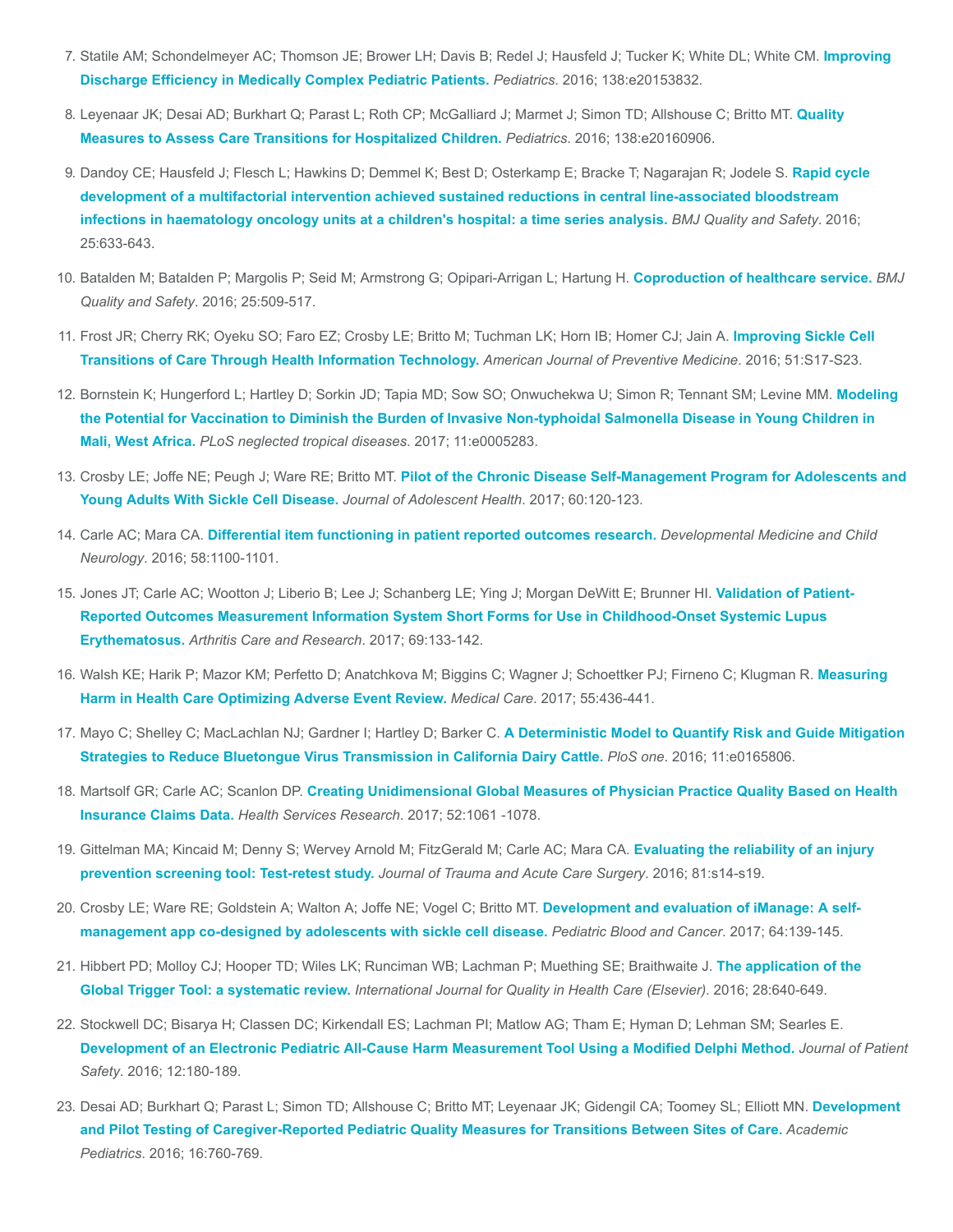- 24. Morgan EM; Mara CA; Huang B; Barnett K; Carle AC; Farrell JE; Cook KF. Establishing clinical meaning and defining important [differences for Patient-Reported Outcomes Measurement Information System \(PROMISA \(R\)\) measures in juvenile](https://www.ncbi.nlm.nih.gov/pubmed/27913986) idiopathic arthritis using standard setting with patients, parents, and providers. Quality of Life Research. 2017; 26:565-586.
- 25. [Lipstein EA; Lovell DJ; Denson LA; Kim SC; Spencer C; Ittenbach RF; Britto MT.](https://www.ncbi.nlm.nih.gov/pubmed/27749390) High Levels of Decisional Conflict and Decision Regret When Making Decisions About Biologics. Journal of Pediatric Gastroenterology and Nutrition. 2016; 63:e176-e181.

## Grants, Contracts, and Industry Agreements

#### Annual Grant Award Dollars

| Investigator                         | Title                                                                                                                        | Sponsor                                                                                           | ID               | <b>Dates</b>                       | Amount                  |
|--------------------------------------|------------------------------------------------------------------------------------------------------------------------------|---------------------------------------------------------------------------------------------------|------------------|------------------------------------|-------------------------|
| Peter A Margolis, MD,<br>PhD         | A National Pediatric<br>Learning Health System                                                                               | <b>Patient-Centered Outcome</b><br>Research Inst. (Children's<br>Hospital of Philadelphia)        | CDRN-1306-01556  | 04/15/2014<br>10/14/2018           | \$777,528               |
| Peter A Margolis, MD,<br>PhD         | ImproveCareNow: A<br>Learning Health System for Research Inst.<br>Children with Crohn's<br>Disease and Ulcerative<br>Colitis | Patient-Centered Outcome                                                                          | PPRN-1306-01754  | 09/12/2018                         | 03/14/2014 \$722,147.60 |
| Carole M Lannon, MD                  | Help Me Grow Home<br><b>Visiting Quality</b><br>Improvement Learning<br><b>Collaborative Project</b>                         | Ohio Department of Health                                                                         | CSP907014        | 04/14/2014 \$205,000<br>03/31/2018 |                         |
| Carole M Lannon, MD                  | Improving Child Health by<br><b>Disseminating Patient</b><br><b>Centered Outcomes</b><br>Research                            | Department of Health and<br>Human Services (American<br><b>Board of Pediatrics</b><br>Foundation) | R18 HS021935     | 09/01/2013 \$41,829<br>06/30/2017  |                         |
| David Hartley, PhD                   | Global Mapping of<br>Antimicrobial Resistance                                                                                | Department of Defense<br>(Georgetown University<br>Medical Center)                                | W81XWH-15-C-0170 | 09/30/2015 \$19,704<br>09/29/2017  |                         |
| Carole M Lannon, MD                  | State-based Perinatal<br><b>Quality Collaboratives</b>                                                                       | Ctr for Disease Control and<br>Prevention                                                         | NU38DP005361     | 09/30/2014 \$199,411<br>09/29/2017 |                         |
| Peter A Margolis, MD,<br>PhD         | Anti-TNF Monotherapy<br>versus Combination<br>Therapy with Low Dose<br>Methotrexate in Pediatric<br>Crohn's disease.         | Patient-Centered Outcome<br>Research Inst. (University<br>of North Carolina)                      | PCS-1406-18643   | 10/31/2020                         | 11/01/2015 \$2,133,034  |
| Evaline A Alessandrini,<br><b>MD</b> | Methods and Measures of<br>Improving Healthcare<br>Value                                                                     | Agcy for Healthcare<br><b>Research and Quality</b>                                                | R13 HS024249     | 09/01/2015 \$35,000<br>08/31/2018  |                         |
| Carole M Lannon, MD                  | <b>Autism Treatment Network</b>                                                                                              | Health Resources &<br>Services Admin                                                              | UA3MC11054       | 09/01/2015 \$343,575<br>08/31/2020 |                         |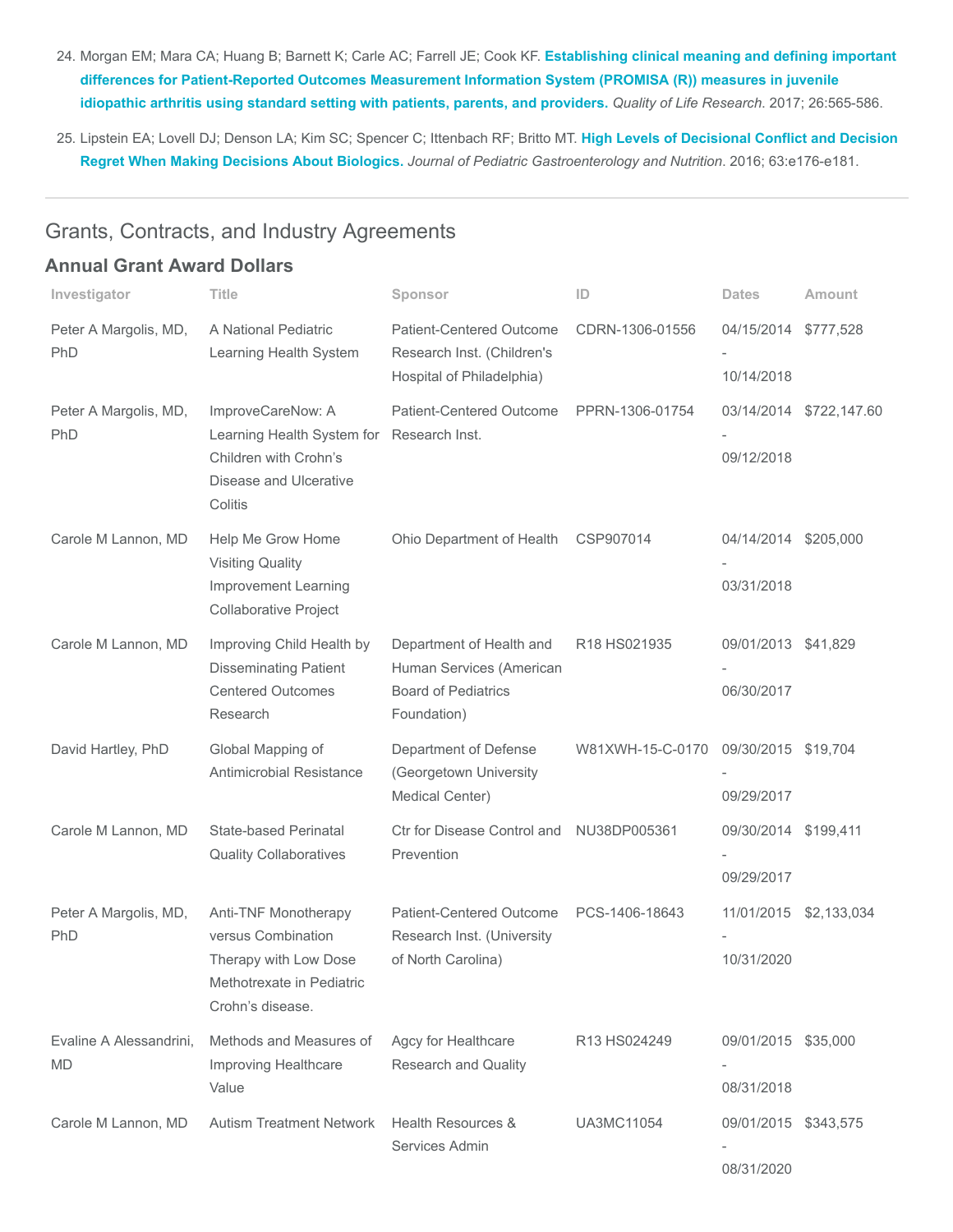|                     |                                                                                                                                                                                                                 | (Massachusetts General<br>Hospital)                                                    |                |                                    |  |
|---------------------|-----------------------------------------------------------------------------------------------------------------------------------------------------------------------------------------------------------------|----------------------------------------------------------------------------------------|----------------|------------------------------------|--|
| Kathleen Walsh      | Human and System<br>Factors Contributing to                                                                                                                                                                     | Agcy for Healthcare<br><b>Research and Quality</b>                                     | R01 HS024390   | 09/30/2015 \$491,516               |  |
|                     | <b>Pediatric Medication Error</b><br>and Injury                                                                                                                                                                 |                                                                                        |                | 09/29/2018                         |  |
| Adam C Carle, PhD   | The Child-Centered<br>Outcomes in Practice and<br>Research (COPR) Center<br>of Excellence:<br>Strengthening the Clinical<br>Validity Evidence Base for<br><b>PROMIS Measures in</b><br>Chronically III Children | National Institutes of Health U19 AR069525<br>(Children's Hospital of<br>Philadelphia) |                | 09/30/2015 \$118,626<br>09/29/2019 |  |
| Carole M Lannon, MD | <b>MEDTAPP Quality</b><br>Improvement (QI) Science<br>Project                                                                                                                                                   | <b>Ctr for Medicare/Medicaid</b><br>Services (Ohio State<br>University)                | G-1617-05-0003 | 07/01/2015 \$151,885<br>06/30/2017 |  |
| Carole M Lannon, MD | <b>MEDTAPP Perinatal</b><br><b>Quality Project</b>                                                                                                                                                              | Ctr for Medicare/Medicaid<br>Services (Ohio State<br>University)                       | G-1617-05-0003 | 07/01/2015 \$79,060<br>06/30/2017  |  |
| Carole M Lannon, MD | <b>MEDTAPP Quality</b><br>Improvement Science<br>Project                                                                                                                                                        | Ohio Department of Health<br>(Ohio State University)                                   | G-1617-05-003  | 09/05/2015 \$98,115<br>06/30/2017  |  |
| Carole M Lannon, MD | <b>MEDTAPP Progesterone</b><br>Quality Improvement<br>Collaborative                                                                                                                                             | Ohio Department of<br>Medicaid (ODM) (Ohio<br>State University)                        | G-1617-05-0003 | 07/01/2015 \$159,193<br>06/30/2017 |  |
| Carole M Lannon, MD | <b>MEDTAPP Progesterone</b><br>Quality Improvement<br>Collaborative                                                                                                                                             | Ctr for Medicare/Medicaid G-1617-05-0003<br>Services (Ohio State<br>University)        |                | 07/01/2015 \$723,891<br>06/30/2017 |  |
| Carole M Lannon, MD | <b>MEDTAPP NICU</b><br><b>Graduates Project</b>                                                                                                                                                                 | Ohio Department of<br>Medicaid (ODM) (Ohio<br>State University)                        | ODM201540      | 07/01/2015 \$225,481<br>06/30/2017 |  |
| Carole M Lannon, MD | <b>MEDTAPP NICU</b><br><b>Graduates Project</b>                                                                                                                                                                 | Ctr for Medicare/Medicaid<br>Services (Ohio State<br>University)                       | G-1617-05-0003 | 07/01/2015 \$495,000<br>06/30/2017 |  |
| Carole M Lannon, MD | <b>Neonatal Abstinence</b><br>Syndrome (NAS)                                                                                                                                                                    | Ctr for Medicare/Medicaid<br>Services (Ohio State<br>University)                       | G-1617-05-0003 | 07/01/2015 \$314,964<br>06/30/2017 |  |
| Carole M Lannon, MD | <b>MEDTAPP Progesterone</b><br>Quality Improvement<br>Collaborative                                                                                                                                             | Ohio Department of Health<br>(Ohio State University)                                   | G-1617-05-0003 | 09/05/2015 \$375,857<br>06/30/2017 |  |
| Carole M Lannon, MD | <b>Neonatal Abstinence</b><br>Syndrome (NAS) Quality                                                                                                                                                            | Ohio Department of<br>Medicaid (ODM) (Ohio                                             | ODM201636      | 07/15/2015 \$148,220               |  |